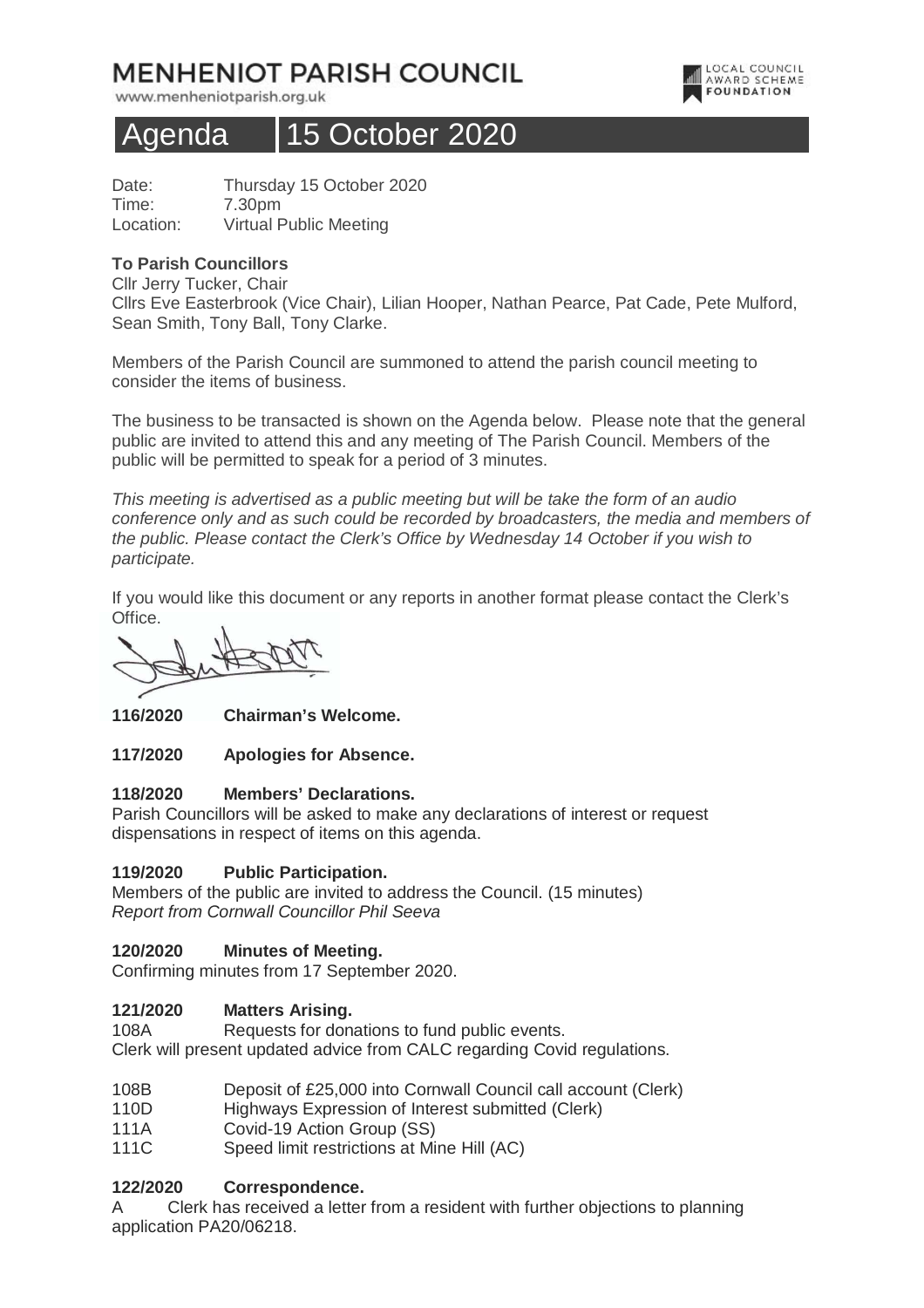- B Emails received with complaints about verge maintenance at Mine Hill<br>C Anti-dog fouling campaign from Cornwall Council
- Anti-dog fouling campaign from Cornwall Council

# **123/2020 Planning Matters.**

A To agree the parish council's response to Cornwall Council consultations on new planning applications received before the agenda was finalised. Ref: PA20/08164

Location: The Gardens Doddycross Trerulefoot PL14 3SP Proposal: Proposed extensions and alterations

B Any applications received by Cornwall Council by the time of the meeting. Information only. None received.

C Planning applications approved by Cornwall Council.

PA20/03749 APPROVED

Applicant: A G Gilbard And Son

Location: The Barn Blackadon Farm Horningtops Liskeard Cornwall

Proposal: Retrospective application for replacement agricultural building.

D Planning applications refused by Cornwall Council or withdrawn by the applicant. Information only. None refused.

E Request for permission to carry out works at 14 Bowling Green. Update on building works being carried out at resident's property.

#### **124/2020 Financial Matters.**

A Accounts for Payment – Schedule 2020/21 - Members are to consider the payment schedule and agree payment.

| <b>Date</b> | <b>Payee</b>                     | <b>Description</b>   | Pay        | £        |
|-------------|----------------------------------|----------------------|------------|----------|
| 19/10/2020  | Evolve                           | Tree inspection      | <b>OLB</b> | 420.00   |
| 19/10/2020  | <b>Every Corner Distribution</b> | Newsletter delivery  | <b>OLB</b> | 680.00   |
| 19/10/2020  | Plandscape                       | Ground maintenance   | <b>OLB</b> | 390.00   |
| 19/10/2020  | PKF Littlejohn                   | Audit fee            | <b>OLB</b> | 240.00   |
| 19/10/2020  | <b>SSE Enterprise</b>            | Lighting maintenance | <b>OLB</b> | 97.20    |
| 19/10/2020  | Plandscape                       | Ground maintenance   | <b>OLB</b> | 210.00   |
| 19/10/2020  | <b>Liskeard Foodbank</b>         | Covid fund donation  | <b>OLB</b> | 500.00   |
| 26/10/2020  | <b>Salaries</b>                  | September            | <b>OLB</b> | 1222.44  |
| 26/10/2020  | <b>HMRC</b>                      | <b>PAYE</b>          | <b>OLB</b> | 251.00   |
|             |                                  |                      |            |          |
|             |                                  |                      |            | 4,010.64 |

B Bank Payment Receipts. For information.

| <b>Date</b>                   | <b>Paver</b>            | <b>Description</b>     |          |
|-------------------------------|-------------------------|------------------------|----------|
| 16/09/2020                    | <b>Cornwall Council</b> | Precept & CTS          | 11326.45 |
| 24/09/2020                    | <b>Cornwall Council</b> | <b>Community Chest</b> | 673.00   |
| 23/09/2020                    | Lloyds Bank             | Interest               | 0.09     |
| All bank receipts this period |                         |                        |          |

C Bank Reconciliation.

This report may be viewed on the council's website

D Outturn Q2 2020/21 (Jul-Sep)

This report may be viewed on the council's website